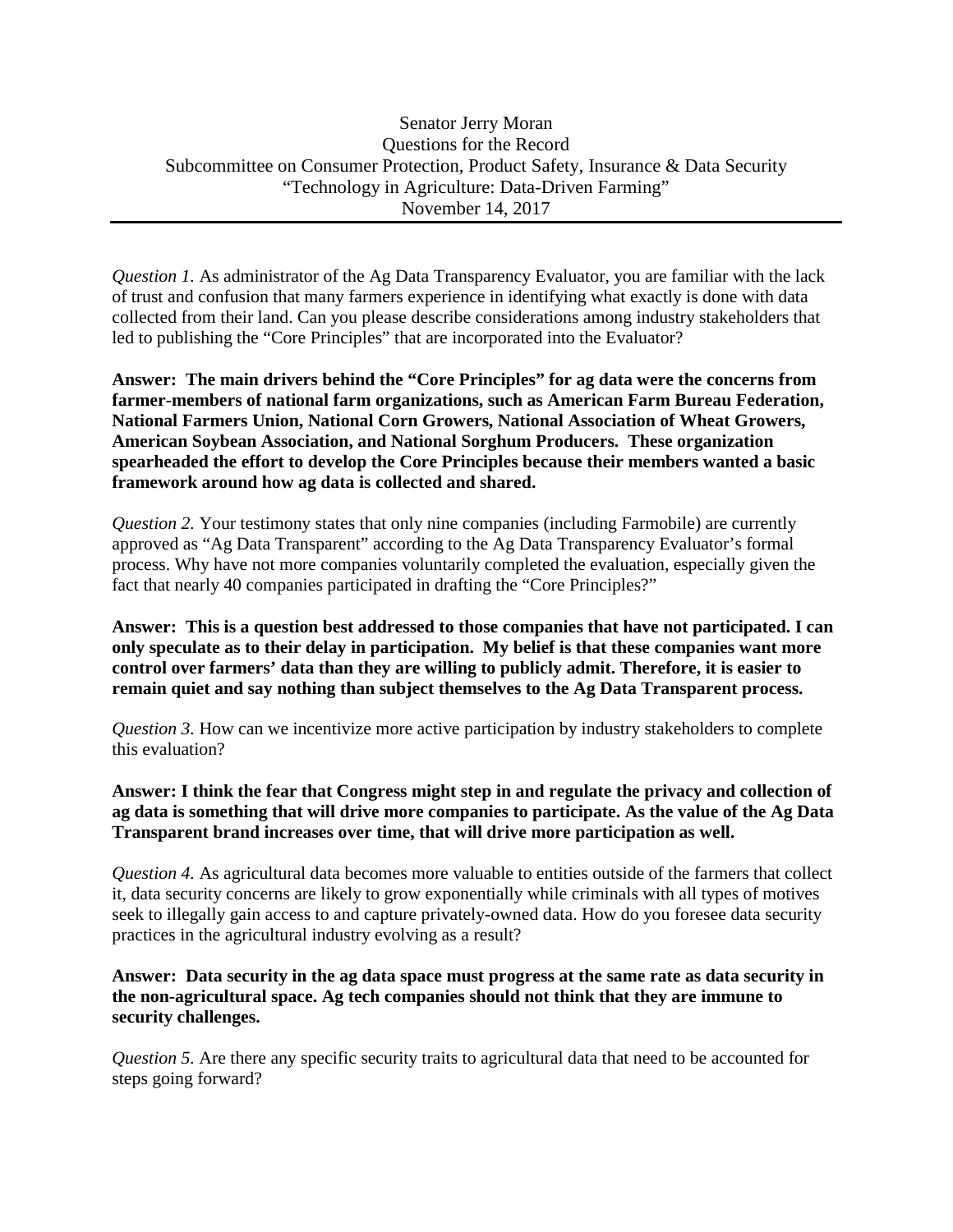## **Answer: Ag data can contain proprietary information, which makes it different than other types of consumer-type data that may not be proprietary.**

*Question 6.* In a 2016 poll conducted by the American Farm Bureau Federation, regarding the loss of control over downstream uses of data, sixty-six percent of the farmers polled expressed concern about not being compensated for the potential benefits from the use of their data beyond the direct value they may realize on their farm. Meanwhile, sixty-one percent of the farmers were concerned that agricultural technology providers (ATPs) could use their data to influence market decisions. Which of the two concerns do you believe is the greatest threat to farmer profitability and well-being, and what should be done to alleviate these concerns?

## **Answer: I believe the greatest threat to the farmer is that ATPs will be able to influence the ag markets by using ag data, but without making that same g data available to farmers. That would put certain holders of information in a superior position to the average farmer.**

*Question 7.* As more and more firms enter the agriculture-technology space and interact with data used by and/or generated by farmers, the need for clarity and consistency on privacy principles is growing. For these new entrants, can you suggest any best practices these firms should engage upon to ensure their data privacy procedures properly convey the data's expected use?

## **Answer: New firms in the ag data space should do two things when they begin to collect data. First, they should determine their guiding principles for how they intent to treat ag data. Second, they should develop easy to understand data use policies that they can share with farmers that explain how the firm intends to use the farmer's data.**

*Question 8.* As more and more firms enter the agriculture-technology space and interact with data used by and/or generated by farmers, the need for clarity and consistency on privacy principles is growing. For these new entrants, can you suggest any best practices these firms should engage upon to ensure their data privacy procedures properly convey the data's expected use?

**Answer: New firms in the ag data space should do two things when they begin to collect data. First, they should determine their guiding principles for how they intent to treat ag data. Second, they should develop easy to understand data use policies that they can share with farmers that explain how the firm intends to use the farmer's data.**